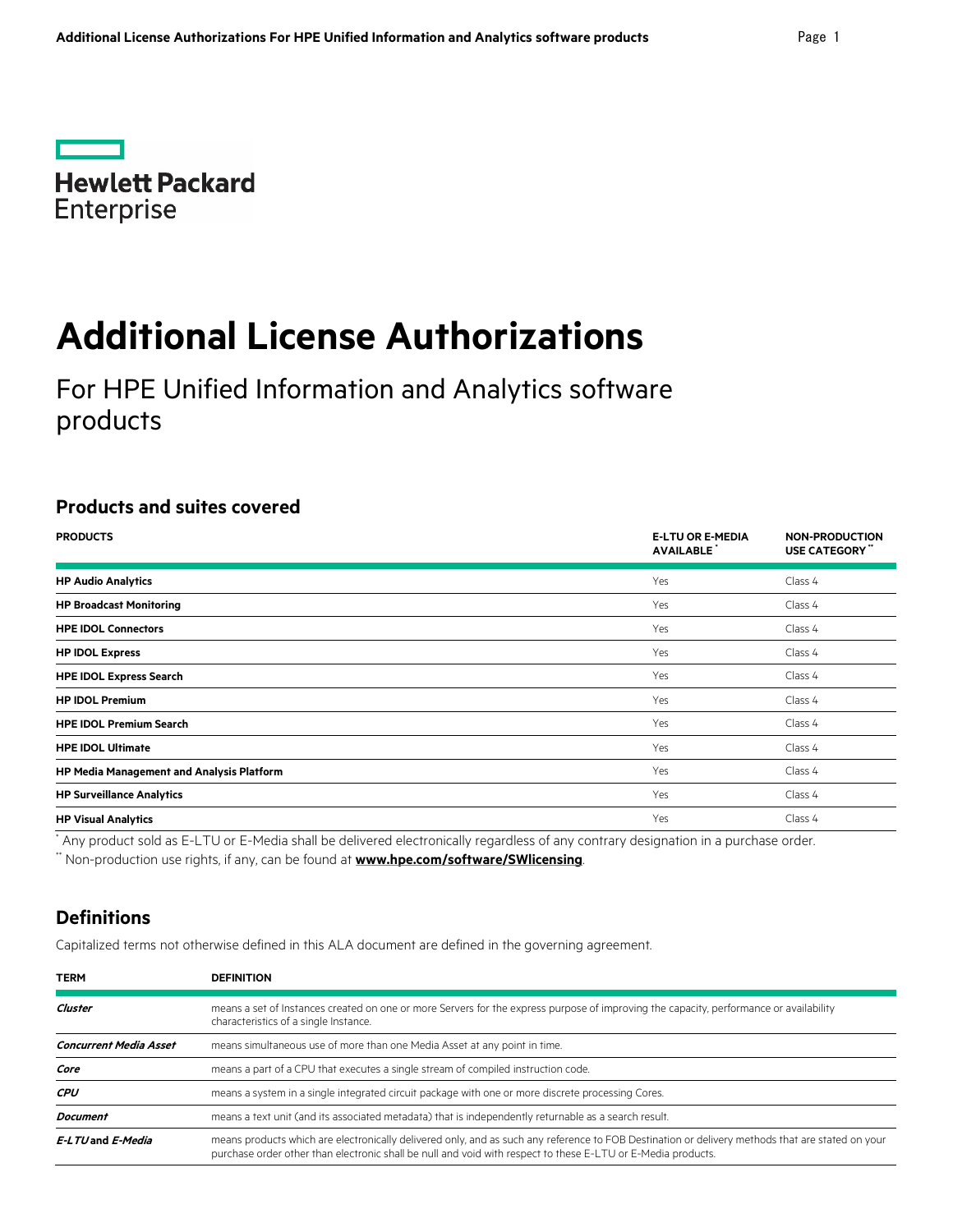| <b>TERM</b>                                      | <b>DEFINITION</b>                                                                                                                                                                                                            |
|--------------------------------------------------|------------------------------------------------------------------------------------------------------------------------------------------------------------------------------------------------------------------------------|
| <b>GB</b>                                        | means gigabytes which designates the amount of physical capacity that can be managed.                                                                                                                                        |
| <b>Ingest Channel</b>                            | means a single input to the analytics server that can handle one external source of Rich Media at a time                                                                                                                     |
| Instance                                         | means each implementation of the application installed on a Server.                                                                                                                                                          |
| <b>IDOL Raw Data Size</b>                        | means the uncompressed size of all documents, including text and meta data, that are stored in a node table excluding any deleted documents<br>that have not been purged.                                                    |
| <b>LTU</b>                                       | means License To Use.                                                                                                                                                                                                        |
| Media Asset                                      | means a single file containing either video, audio or image content.                                                                                                                                                         |
| Rich Media                                       | means video, audio or image content either as a file or continuous stream via IP.                                                                                                                                            |
| Server or SVR                                    | means any designated computer system in which an Instance or Instances of the software is installed.                                                                                                                         |
| ТB                                               | means terabytes which designates the amount of physical capacity that can be managed.                                                                                                                                        |
| <b>Term License to Use or</b><br><b>Term LTU</b> | means a software license to use (LTU) which indicates in its license description that the license is valid for a specific period of time such as One<br>Month (1M), One Year (1Y) etc. Term LTUs are not perpetual licenses. |
| <b>Term Support</b>                              | means a fixed period support offering that is only valid during the time period of the associated Term LTU.                                                                                                                  |
| <b>Unlimited or Unl</b>                          | means without restrictions in terms of number of systems, devices or media, depending on the context.                                                                                                                        |
| User                                             | means a user whose use is restricted to the type of software that is being licensed.                                                                                                                                         |

# **Software specific license terms**

Software products with software specific license terms are described below.

#### **HP Audio Analytics**

Each HP Audio Analytics Server is licensed per Concurrent Ingest Channel of ingest and for that Ingest Channel any combination of the analytics can be applied. The features and functionality included in HP Audio Analytics are as follows:

#### **Functions**

- Speech to Text
- Phonetic Phrase Search
- Speaker Segmentation and Identification
- Spoken Language Identification
- Transcript Alignment
- Audio Quality and Classification
- Audio Fingerprint Identification
- Audio Security
- Language Customization
- Acoustic Adaptation

When combined with Speech (Audio) Server licenses, Visual Server provides visual and audio analysis in one seamless package.

#### **HP Boradcast Monitoring**

HP Broadcast Monitoring is licensed for 50 Ingest Channels allowing for an Unlimited number of Documents per Ingest Channel on an Unlimited number of CPUs and for an Unlimited number of Users, operating across a single Cluster. Documents remain available for three months. Each HPE IDOL Connector used counts as an Ingest Channel. The features and functionality included in HP Broadcast Monitoring includes those in HPE IDOL Ultimate listed below as well as those in HP Media Management and Analysis Platform also listed below. HPE Broadcast Monitoring includes all HPE IDOL Standard Connectors.

# **HPE IDOL Connectors**

#### **HPE IDOL Standard Connectors**

HPE IDOL Standard Connectors are included with HPE IDOL Express Search, HPE IDOL Premium Search and HPE IDOL Ultimate. They are not separately licensable. HPE IDOL Standard Connectors include the ability to connect to and access data from repositories. The following Connectors are HPE IDOL Standard Connectors:

• File System (all platforms) • ODBC • Web / HTTP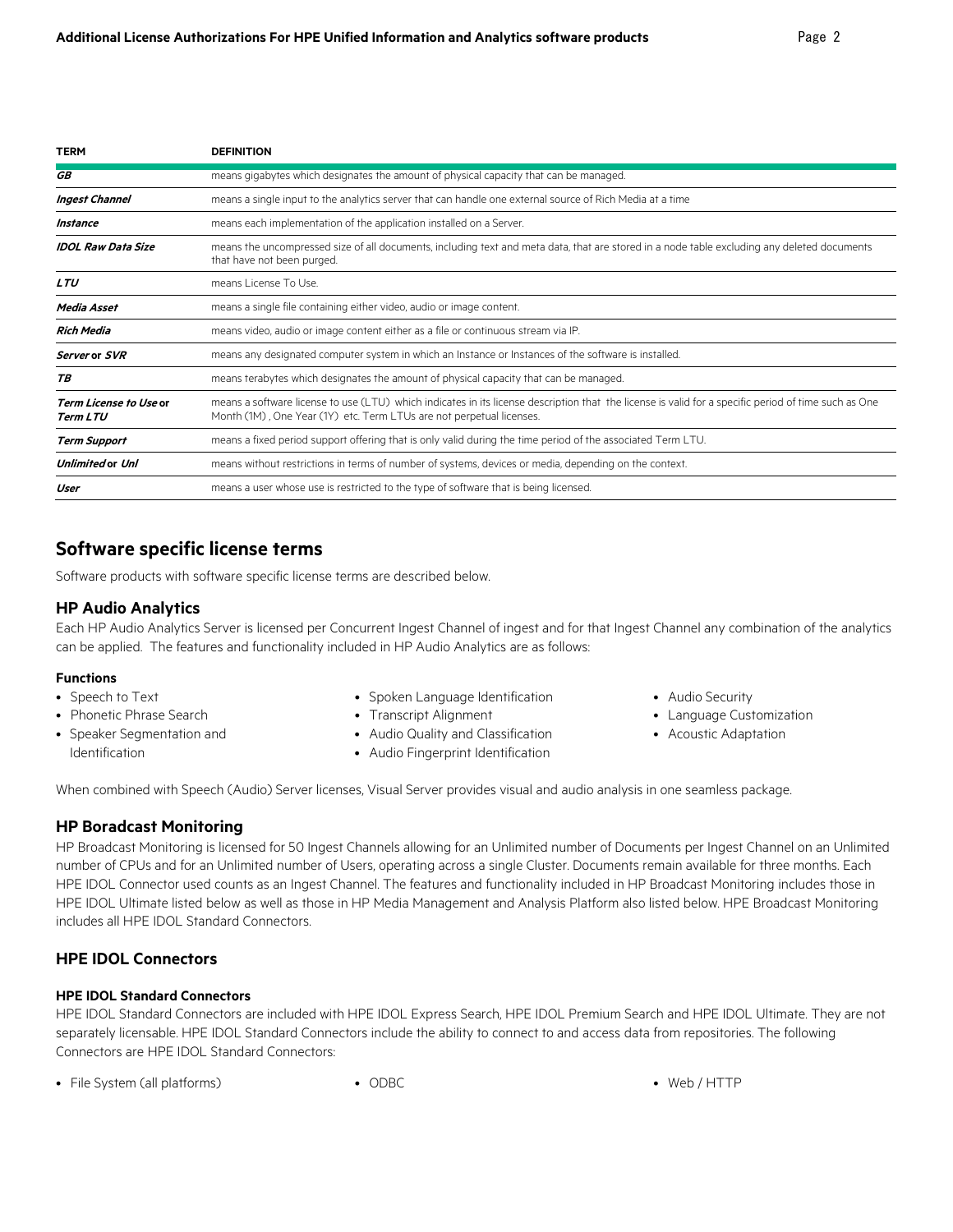#### **HPE IDOL Social Media Connectors**

HPE IDOL Social Media Connectors are add-on modules that can be applied to HPE IDOL Premium Search and HPE IDOL Ultimate. They are licensed by number of HPE IDOL Social Media Connectors. A license key is for a specified number of HPE IDOL Social Media Connectors. To modify which specific Connectors are licensed, you must obtain a new license key. Modifications to Connector license keys can be done once per month.

HPE IDOL Social Media Connectors include the ability to connect to and access data from repositories, on a polling basis. The following Connectors are HPE IDOL Social Media Connectors:

- Facebook
- Amazon
- Twitter
- LinkedIn
- Youtube
- Atom
- 
- Web
- Yahoo

#### HPE IDOL Advanced Connectors

HPE IDOL Advanced Connectors are add-on modules that can be applied to HPE IDOL Premium Search and HPE IDOL Ultimate. They are licensed by number of HPE IDOL Advanced Connectors. A license key is for a specified number of HPE IDOL Advanced Connectors. To modify which specific Connectors are licensed, you must obtain a new license key. Modifications to Connector license keys can be done once per month.

HPE IDOL Advanced Connectors include the ability to connect to and access data from repositories. The following Connectors are HPE IDOL Advanced Connectors:

- Box
- Chatter
- Confluence
- DataSift
- Documentum
- Dropbox
- Evernote
- Exchange
- Exchange WS
- FTP
- Gnip
- Google Drive
- IMAP
- Jive
- Lithium
- Lotus Notes
- OData
- OneDrive
- Oracle
- Oracle UCM
- POP3
- RSS
- SalesForce
- SharePoint
- SharePoint Remote
- Skype for Business (OCS / Lync)
- SourceOne
- Storeall
- Twitter streaming

#### HPE IDOL Plus Connectors

HPE IDOL Plus Connectors are add-on modules that can be applied to HPE IDOL Premium Search and HPE IDOL Ultimate. They are licensed by number of HPE IDOL Plus Connectors. A license key is for a specified number of HPE IDOL Plus Connectors. To modify which specific Connectors are licensed, you must obtain a new license key. Modifications to Connector license keys can be done no more often than once per month.

HPE IDOL Plus Connectors include the ability to connect to and access data from repositories. The following Connectors are HPE IDOL Plus Connectors:

- Alfresco
- CMIS
- Digital Safe
- Drupal
- Documentum PLUS(+)
- Ektron
- Enovia
- Enterprise Vault
- eRoom
- Exchange PLUS(+)
- FileNet P8 PLUS(+)
- Hadoop
- HP Object Store
- IBM Content Manager
- IBM Seedlist
- JIRA
- LiveLink
- Lotus Notes PLUS(+)
- OpenText / Hummingbird
- SAP NetWeaver
- SharePoint PLUS(+)

HPE IDOL Plus Connectors marked (+) also include one or more advanced features such as:

- View: view a document in native or near native view
- Collect: retrieve documents and send them to a destination, such as a shared folder
- Hold: make a set of documents unchangeable in the source repository
- Release: feature provides the opposite capability of Hold
- Delete: delete, unlink, and remove a set of documents from a repository
- Quickr
- 
-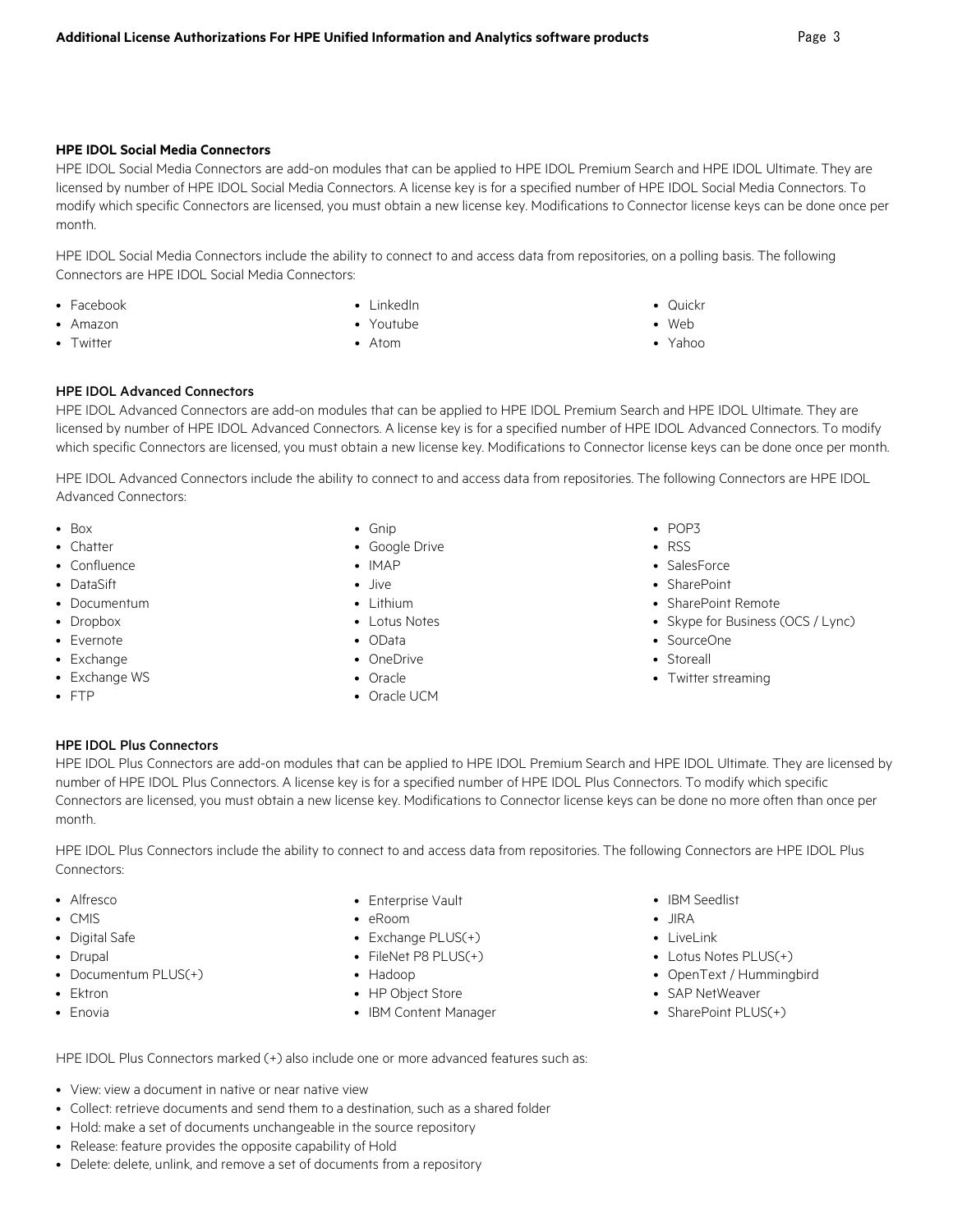- Update: change repository metadata about a set of documents (created time, author, etc.)
- Insert: add a document into a repository

# **HP IDOL Express**

HP IDOL Express is licensed by GB measured in IDOL Raw Data Size on an Unlimited number of central processing units or CPUs and for an Unlimited number of Users. As of March 2016, HP IDOL Express is only available to customers expanding their existing environment. The features and functions included in HP IDOL Express are as follows:

#### **Functions**

- Automatic Query Guidance
- Hyperlinking
- Summarization
- Dynamic Thesaurus

#### **Infrastructure Tools**

- Distributed Index Handler
- Distributed Action Handler

#### **Administration Tools**

• IDOL Admin • IDOL Site Admin

#### **Business Administration Tools**

• IDOL Search Optimizer

#### **Connectors**

The Connect functionality includes the following list of connectors, and includes the ability to connect to and access data from repositories:

- Alfresco
- Amazon Commerce Web Service
- Box.net
- Confluence
- DataSift
- Documentum
- Exchange WS
- Exchange
- eRoom
- Facebook
- FileNet P8
- Filesystem
- FTP
- Google Drive
- Hadoop
- HTTP
- IBM Seedlist
- IMAP
- Jive
- LinkedIn
- Lotus Notes
- Lync
- ODBC
- OpenText/Hummingbird
- Oracle
- POP3
- RSS
- Salesforce
- SharePoint 2007
- SharePoint 2010
- SharePoint 2013
- SharePoint Remote
- StoreAll
- Twitter
- Vertica
- WC3 Atom
- Weibo
- Yahoo! Search
- YouTube

#### **HPE IDOL Express Search**

HPE IDOL Express Search is licensed by number of Documents on an Unlimited number of central processing units or CPUs and for an Unlimited number of Users, operating across a single Cluster. If a Document is stored more than once, each instance is included in the count separately.

The features and functions included in HPE IDOL Express Search are as follows:

#### **Functions**

- 
- Retrieval-Advanced Retrieval-Parametric
- 
- 
- Retrieval-Lite Retrieval-Concept
	-
	-
- Spelling Correction Auto-Language Detection Highlighting
- Hyperlinking Summarization Dynamic Thesaurus
	-

#### **Infrastructure Tools**

• Generic Mapped Security (IAS)

- Highlighting
- Retrieval-Parametric
- 
- DisH
	-
- - -
- Retrieval-Advanced, Retrieval-Lite • Auto-Language Detection

• Spelling Correction • Retrieval-Concept

- 
- 
- Application Builder ACI-API
- 
-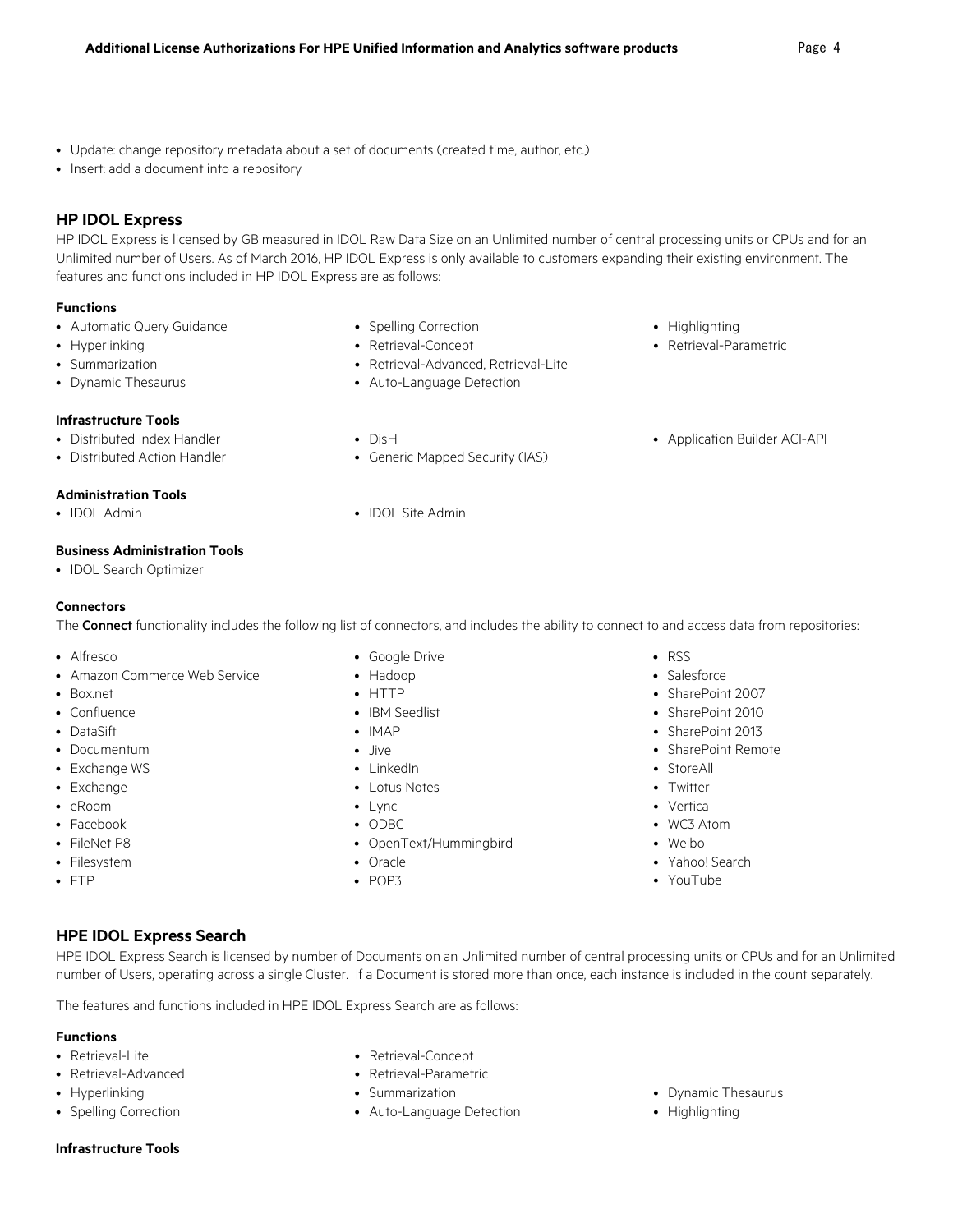- 
- **System Administration Tools**
- 

#### **Data Administration Tools**

• IDOL Search Optimizer

#### **End User Tools**

- 
- HPE Find HPE BI for Human Information

#### **Connectors**

HPE IDOL Express Search includes all HPE IDOL Standard Connectors.

#### **HP IDOL Premium**

HP IDOL Premium is licensed by GB measured in IDOL Raw Data Size on an Unlimited number of central processing units or CPUs and for an Unlimited number of Users. As of March 2016, HP IDOL Premium is only available to customers expanding their existing environment. The features and functionality included in HP IDOL Premium includes those in HP IDOL Express listed above and the following:

#### **Functions**

- Personalization Package (Alerting, Mailing, Agents)
- Expertise Package (Collaboration, Expertise-All, Profiling)
- Taxonomy Generation
- Categorization and Channels
- Clustering-All
- Education-Basic
- Education-Sentiment Analysis
- Geospatial
- Visualization

- **Business Administration Tools**
- IDOL Collaborative Classifier

#### **Connectors**

The **Connect Plus** functionality includes the following list of additional connectors:

- Confluence
- Documentum
- Exchange WS
- Exchange
- eRoom
- FileNet P8 • Filesystem
- FTP
- Hadoop • IBM Seedlist
- IMAP
- 
- Lotus Notes • OpenText/Hummingbird
- Oracle

#### • POP3

- SharePoint 2007
- SharePoint 2010
- SharePoint Remote
- StoreAll

and includes one or more advanced features such as:

- View: view a document in native or near native view
- Collect: retrieve documents and send them to a destination, such as a shared folder
- Hold: make a set of documents unchangeable in the source repository
- Release: feature provides the opposite capability of Hold
- Delete: delete, unlink, and remove a set of documents from a repository
- Update: change repository metadata about a set of documents (created time, author, etc.)
- Insert: add a document into a repository

# **HPE IDOL Premium Search and HPE IDOL Premium Search add-ons**

HPE IDOL Premium Search is licensed by number of Documents on an Unlimited number of central processing units or CPUs and for an Unlimited number of Users, operating across a single Cluster. If a Document is stored more than once, each instance is included in the count separately. The features and functionality included in HP IDOL Premium Search includes those in HPE IDOL Express Search listed above and the following:

# • IDOL Admin • IDOL Site Admin

• Distributed Index Handler • **•** Distributed Action Handler • • • Application Builder (ACI API)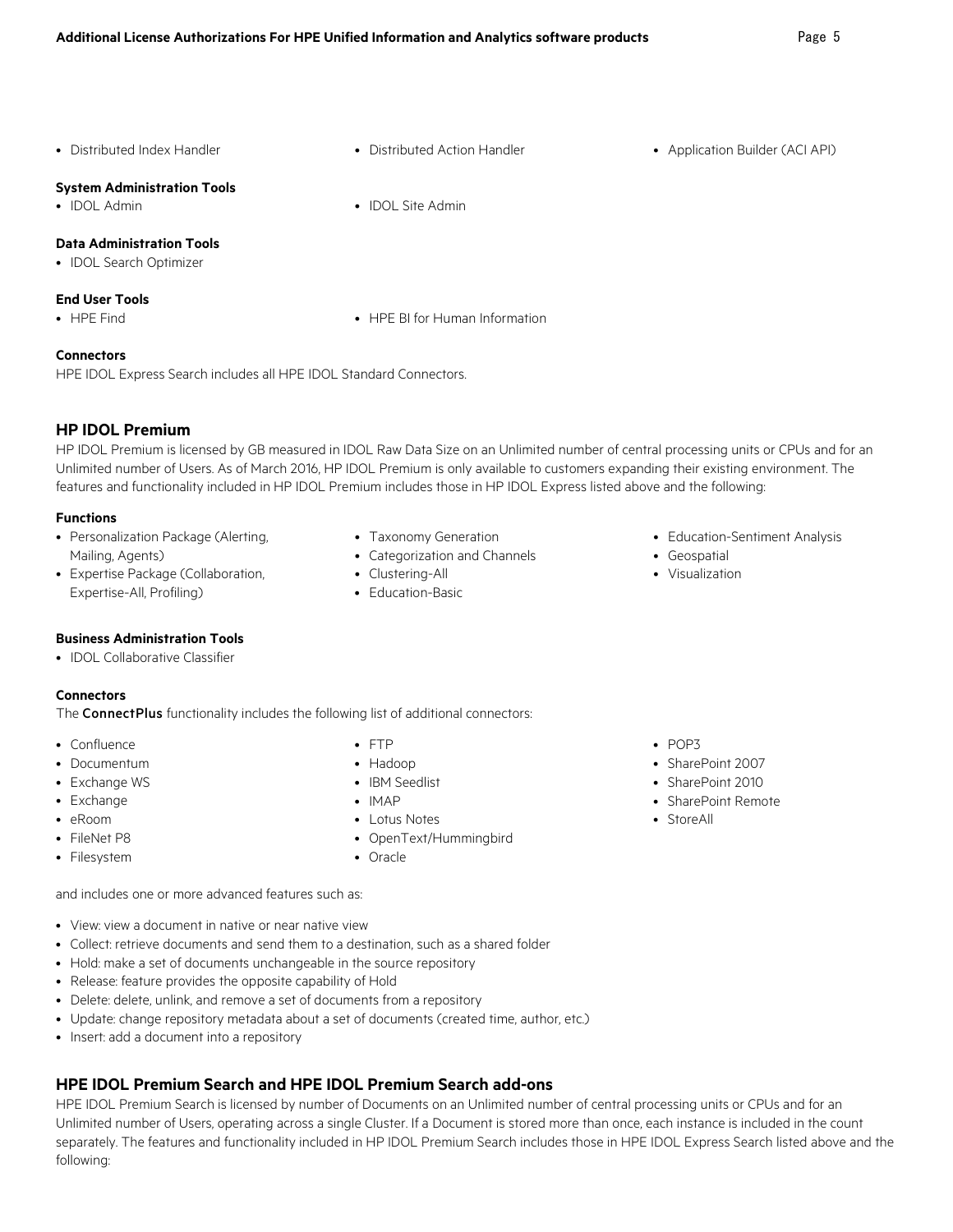#### **Functions**

- Generic Mapped Security (IAS)
- Personalization package (Alerting, Mailing, Agents)
- Expertise Package (Collaboration, Expertise, Profiling)
- Automatic Query Guidance (AQG)
- Agent Boolean
- Other functionality can added to HPE IDOL Premium Search; see *HPE IDOL Premium Search Add-on modules* below.

#### **Connectors**

HPE IDOL Premium Search includes all HPE IDOL Standard Connectors.

**HPE IDOL Premium Search add-on modules** provide additional functionality and can be applied to HPE IDOL Premium Search. They are licensed by number of Documents and tie in with a purchase of HPE IDOL Premium Search software. If a Document is stored more than once, each instance is included in the count separately.

#### Available Add-on modules

• Sentiment Analysis • **Eduction** • **Eduction** • **Clustering** • **Clustering** 

## **HPE IDOL Ultimate**

HP IDOL Ultimate is licensed by number of Documents on an Unlimited number of central processing units or CPUs and for an Unlimited number of Users, operating across a single Cluster. If a Document is stored more than once, each instance is included in the count separately. The features and functionality included in HP IDOL Ultimate includes those in HP IDOL Premium Search listed above and the following:

#### **Functions**

- Sentiment Analysis
- Eduction
- Clustering
- Knowledge Graph
- Taxonomy Generation
- Categorization and Channels
- Geospatial

#### **Business Administration Tools**

• IDOL Collaborative Classifier

#### **Connectors**

HPE IDOL Ultimate includes all HPE IDOL Standard Connectors.

### **HP Media Management and Analysis Platform**

Each HP Media Management and Analysis Platform Media server is licensed per Ingest Channel and for that Ingest Channel any combination of the analytics can be enabled. HP Surveillance, Video and Audio Analytics are separately licensed products, applicable licenses must be purchased to enable the respective analytic functionality. The features and functionality included in HP Media Management and Analysis Platform are as follows:

#### **Functions**

- Media server
	- Ingest engines
	- Output engines
	- Transformation engines
	- Event stream processing engines
- HTML5 Widgets
	- Media player
	- Timeline
	- Transcript
- RestFUL API's
	- Folder Management
	- Camera Management
	- Channel Management
	- Recorder Management
	- Source Recording
	- Video Streaming
	- Keyframes
	- Video Clipping
	- Frame Extraction